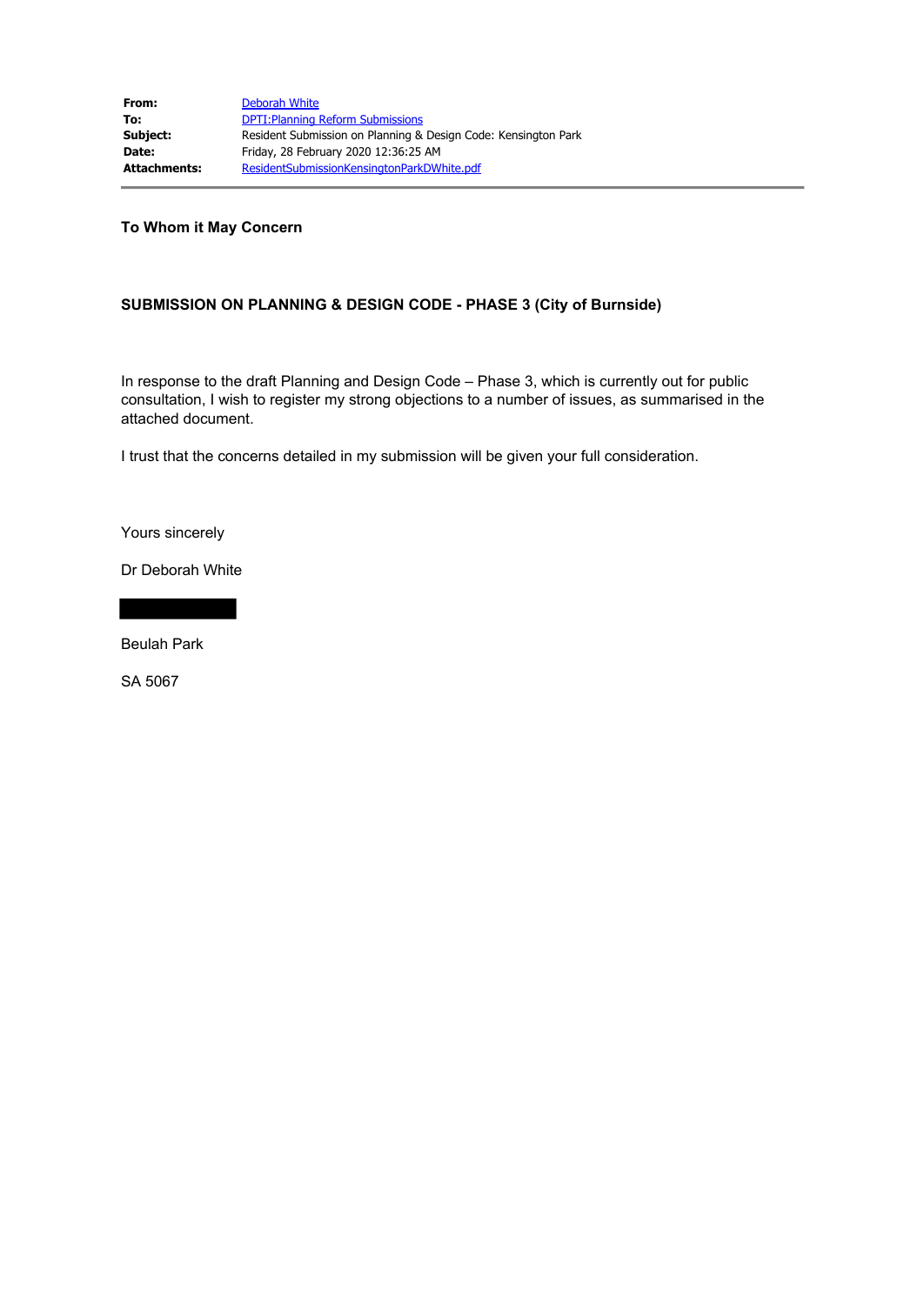### State Planning Commission

By email: DPTI.PlanningReformSubmissions@sa.gov.au

## To Whom it May Concern

# **SUBMISSION ON PLANNING & DESIGN CODE - PHASE 3 (City of Burnside)**

In response to the draft Planning and Design Code – Phase 3, which is currently out for public consultation, I wish to register my strong objections to a number of issues as summarised below.

#### 1. General Neighbourhood Zone

The draft Code places some areas (RPA2 & RPA5) of my Kensington Park Ward, in the General Neighbourhood Zone. The policy in this new zone is entirely at odds with current zone policy and allows for a far greater intensity of development than existing. The current zone focuses on preserving character rather than accommodating change and infill, and does not envisage a greater range and intensity of development. I request that you move all residential areas to the Suburban Neighbourhood Zone with TNVs to match existing conditions.

### 2. All Existing Residential Areas

- a) Non-Residential land use: Currently in the City of Burnside's residential areas, shops, offices and educational establishments are non-complying. In the new Code existing residential areas will allow these non-residential uses which will adversely impact traffic, parking, noise, neighbour's amenity and the character of our suburbs. This is unacceptable. All uses which are currently non-complying in our residential areas (eg. office and shop) should be "restricted development". Alternatively, a new zone should be created purely for residential land use.
- b) Siting and Setbacks: Under the Code, building setbacks from side and rear boundaries will noticeably decrease, particularly at upper levels. This is unacceptable and will severely impact amenity and privacy. Existing siting, setback and floor area criteria should be maintained throughout all our residential areas.
- c) Density and Allotment Sizes: The draft Code contains a number of errors and omissions. It is important that current minimum allotment sizes, heights and frontage widths match existing.

#### 3. Historic Area Overlay

Many residents of my part of Burnside, committed to protecting the unique character of our built and natural heritage, worked hard in the past to contribute to the establishment of Historic (Conservation) Zones.

To quote the Burnside City Council factsheet on Local Heritage Places

(www.burnside.sa.gov.au/files/assets/…):

"The conservation of built heritage gives the community a sense of historical perspective, a framework for future development, recognisable links with people and events in history, and a sense of community pride and stability in a rapidly changing world.

The conserved buildings of a city are its 'autobiography' – they contribute to a city's environmental amenity as a place for the activities of daily living, business and leisure.

The lack of identification of Contributory Items in the Code, by either a map or list of addresses, will create uncertainty and confusion for owners, prospective buyers, neighbours and developers. Existing protections and identification of Contributory Items should be maintained."